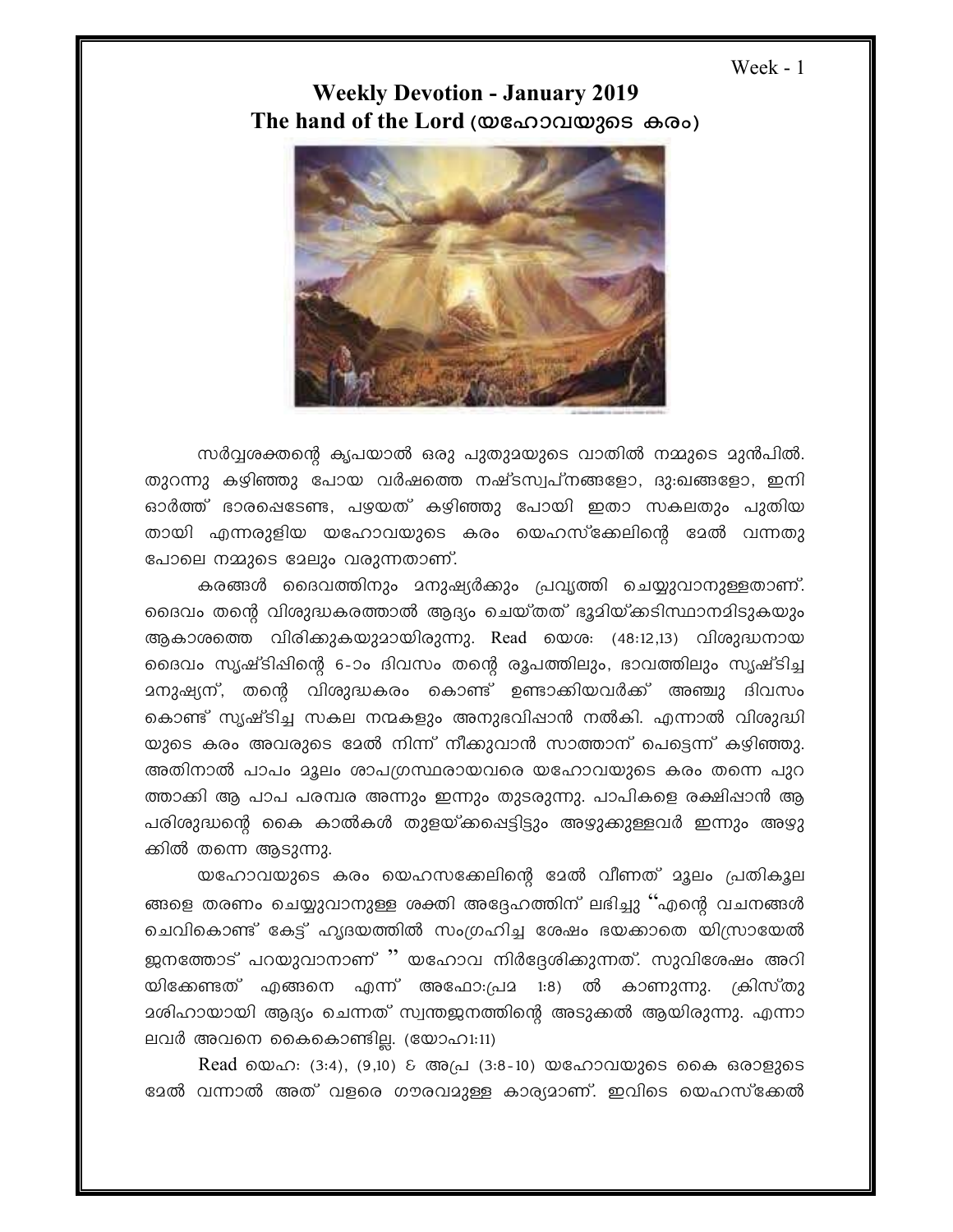പ്രവാചകന്റെ ശുശ്രൂഷയുടെ പ്രാധാന്യത്തെയും ഉത്തരവാദിത്തത്തേയും കാണി ക്കുന്നു. Eg. യഹോവയുടെ കരം മോശയുടെ മേൽ വന്നത് യഹോവയുടെ അത്ഭുത കരംകാട്ടുവാനാണ് പുറ: (5:22,23), (6:1,5,6) യഹോവ കരം നീട്ടിയത് Eg.  $\alpha$ 120:9:13 - 14,20 VS 22 - 26)

ദൈവത്തിന്റെ കരം തൊട്ടവൻ ആകാശത്തിലേക്ക് കൈ ഉയർത്തിയാൽ തീ ഇറങ്ങും ദൈവകരം നമ്മുടെ മേൽ വന്നു കഴിഞ്ഞാൽ പുറകോട്ടു നടക്കുന്ന വരല്ല നാം പിന്നീട്, ഒന്നും ഭയപ്പെടാതെ. മുൻപോട്ട് പോകുന്നവരാകണം. പുറ (14:15,16) (25-30) പുതുവർഷം, പ്രതികൂലങ്ങളെ, തടസ്സങ്ങളെ നോക്കി നിലവിളി ക്കുന്നവരാകാതെ യഹോവയുടെ വീണ വ്യക്തിയായി കരം ''മുൻപോട്ടുപോകുക'' എന്ന വാക്കിന്റെ ബലത്തോടെ മുൻപോട്ട് പോകുവാൻ കർത്ത്യകൃപയിലാശ്രയിക്കുക.

യഹോവയുടെ കരം നമ്മെ താങ്ങുന്ന കരങ്ങളാണ്. ഒരു മനുഷ്യൻ തന്റെ <u> </u>കനെ വഹിക്കുന്നപോലെ ആ കരങ്ങൾ നമ്മെ വഹിക്കുന്നു (ആവ:1:31-32). ആ കരം നമ്മുടെ മേൽ വീണാൽ നമുക്ക് ധൈര്യം ലഭിക്കുന്നു. യഹോവയുടെ ഹിത പ്രകാരം നാം പറയുന്ന ഏത് ദൂതിന്റെയും ഉത്തരവാദിത്തം ദൈവത്തിനാണ്. അതിനാൽ നമ്മെ ധൈര്യത്തോട് സംസാരിഷാനുള്ള കൃപ നൽകി ആനുഗ്രഹി ക്കുന്നു. Eg.Read Acts (4:13), (13:11)

ദൈവകരം നിങ്ങളുടെമേൽ ഉണ്ടെങ്കിൽ ആർക്കും നിങ്ങളുടെ ജീവിതത്തെ ഷറ്റി ഒന്നും മുന്നമേ പറയുവാൻ കഴിയുകയില. നിന്നിൽ നിന്ന് നന്മവരുകയില എന്ന് മനുഷ്യർ (വിമശകർ) പറയും. എന്നാൽ ദൈവത്തിന്റെ കരം സകലതും മാറ്റി മറിക്കും. യബ്ബേസിന്റെ പ്രാർത്ഥനപോലെ, ആ വിശുദ്ധകരത്താൽ നമ്മെ ഈ പുതുവർഷം അനുഗ്രഹിക്കണേ എന്നും, അതിർ വിസ്താരമാക്കി തരണേ എന്നും പ്രാർത്ഥിക്കാം. ആ ''വിശുദ്ധകരം'' യാചിക്കുന്നവന്റെ ദേൽ വന്നാൽ അനർത്ഥം വ്യസനകാരണമാകാതെ അനുഗ്രഹമാകുമെന്ന വിശ്വാസത്തോടെ യഹോവയോട് അപേക്ഷിക്കാം. യബ്ബേസ് അപേക്ഷിച്ചതിനെ ദൈവം അവന് നൽകിയതു പോലെ നിശ്ചയമായും നമുക്കും തരും. വിശ്വാസത്തോടെ അപേ ക്ഷിക്കുക. (1 ദിന:4,10)-----Read.

യഹോവയുടെ കരം നമ്മുടെ മേൽ വന്നാൽ അനുഗ്രഹം ലഭിക്കുമെന്ന് പറയുന്നതുപോലെ, വചനം കേട്ട് മറക്കുകയോ, യഹോവയുടെ പരിശുദ്ധനെ ദു:ഖിഷിക്കുകയോ ചെയ്താൽ ആ കരം നമുക്ക് ഭാരമായിരിക്കും എന്ന് സങ്കീ.(32:4) പറയുന്നു. അനുസരണമുള്ളവരായി <u>മുൻപോട്ടുപോകുവാൻ</u> ദൈവം കൃപചെയ്യട്ടെ. അത്യുന്നതന്റെ വായിൽ നിന്ന് നന്മ വരുന്നത് നമ്മുടെ ഭേൽ യഹോവയുടെ കരം ഉള്ളപ്പോഴാണ് തിന്മ പുറപ്പെടുന്നത് നമ്മുടെ കൈക ളുടെ പ്രവൃത്തി ഹീനമാകുമ്പോഴാണ്. തിരുത്തി ജീവിഷാൻ പുതുവർഷം ദൈവം ഓരോരുത്തരേയും സഹായിക്കട്ടെ.

## Santhamma Varghese